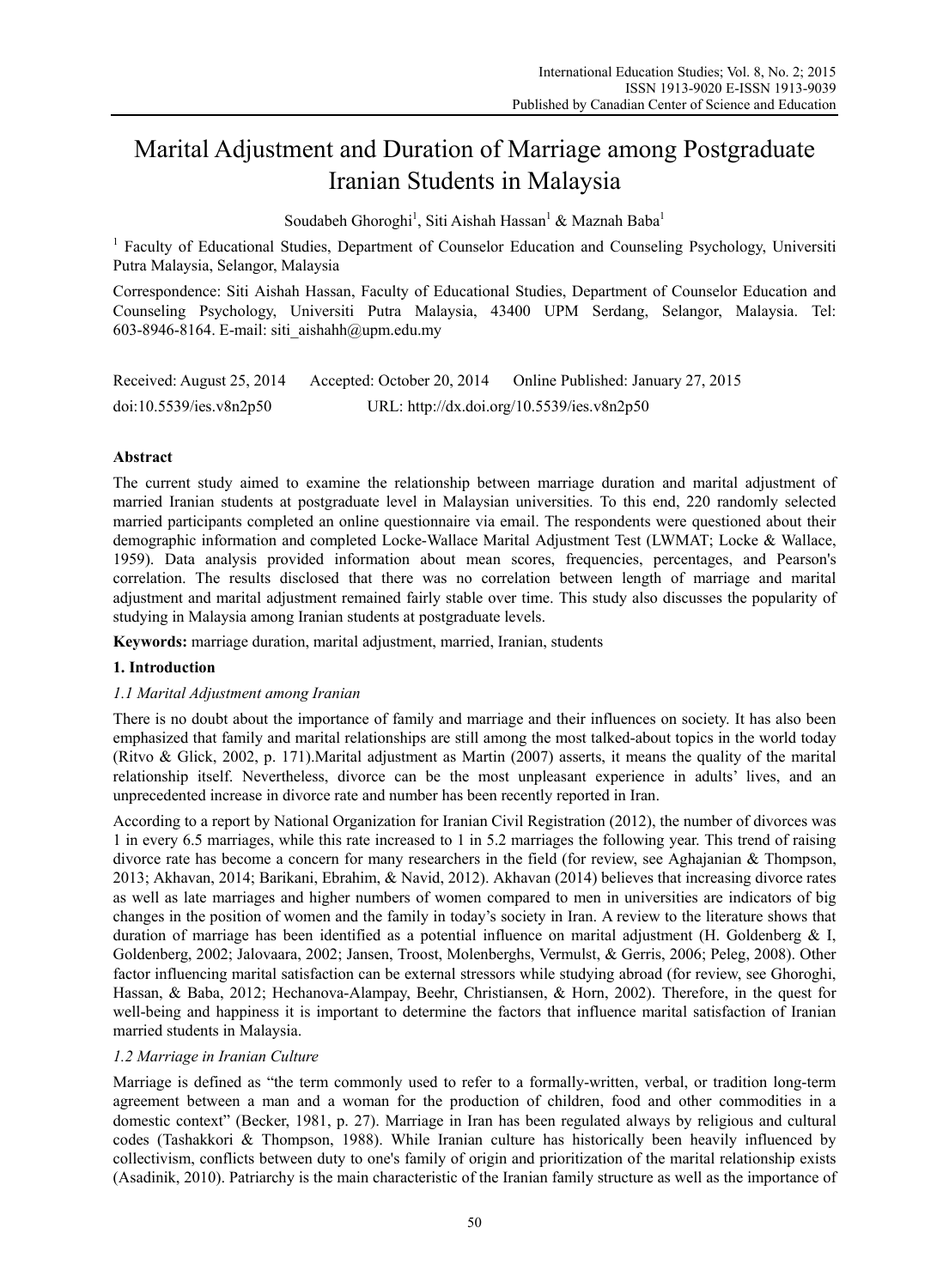having children (Azad-armaki, 2007; Friedl, 1994). Difficulties in relationships with in-laws is common in Iranian families and contributes to marital conflicts and lowered marital satisfaction overall (Asadinik, 2010).

There have been a lot of changes in Iranian families over the past two centuries that are reflected in daily life and psychologists, counselors, historians, and educational professionals as well as sociologists have focused on these changes (Azad-armaki, 2007). Markman, Stanley, and Blumberg (2010) believe that during the post-World-War-II period, marriages in western society have changed from virtually nothing-negotiable relationships into almost everything-negotiable ones. This fashion has been more salient during the 2000s while there has been a drop in marriage rate and a rise in the expectations for love-based, happy marriages (Markman, et al., 2010). Iranian society is not excluded from these changes. In Iran, socio- demographic changes, such as the delayed first marriage, lower fertility rates, demanding for higher education level, as well as rising divorce rates, all indicate changes in the nature of the social fabric and the status of women within the family (Moghadam, 2002).

Similarly, Azad-armaki (2007) believes that the most important changes within the Iranian family are decrease of the marriage rate, increased age of marriage, and more participation of women in society. He further states that the increasing level of education, multimedia influences, importance of love-based relations and changes in model of mate selection from traditional and family arranged marriages to marriages of choice are the other changes in families (Azad-armaki, 2007). Additionally, a research by Bahari et al. (2010) showed that main reasons for divorce are married couples' communication problems, addiction, family members' interference, and mental disorder of one or both members of the marriage.

## *1.3 Iranians in Malaysia*

Migration happens when an individual or a group of people move across political boundaries of a geographic unit to another for temporary or permanent settlement out of their hometown (Kothari, 2002). This phenomenon has increased during recent decades because of globalization, and Iran is not an exception in this phenomenon (Alaedini & Emami, 2005).

After Islamic revolution in Iran, during the years 1978 to 1981, following political and social changes, cultural reform and closing universities, a lot of critical people, experts, scientists and students left the country (Shahabadi & Puran, 2009). During the past two decades, migration from Iran to other countries has unprecedentedly been considered by many Iranians (Shalileh, 2010).

Iranian Ministry of Culture and Higher Education reports that currently there are approximately 50,000 Iranian students studying abroad ("Education System", 2011). Recently Malaysia has become more popular among Iranian students at postgraduate level (Mehrnews, 2011). Higher education is provided by either public or private universities in Malaysia supervised by the Ministry of Education (Arokiasamy, 2011). The country is striving to turn into an "Education Hub", so it employs strategies and policies to attract more and more international students to study in a Malaysian university with international standards (Arokiasamy, 2011).

There has been an increase in the number of international students at postgraduate level from 27,872 in 2002 to 90,501 in 2008 in Malaysian universities (Horany & Hassan, 2011). Thenumber of Iranian students appear to be higher than other nationalities in different universities in Malaysia (Akhtari-Zavare & Ghanbari-baghestan, 2010). Nevertheless, most research has focused on the academic performance and supervision issues among postgraduate students so far (Ibrahim & Hassan, 2011; Krauss & Ismail, 2010). The number of studies that have investigated marital issues among postgraduate students is very limited (Ghoroghi, Hassan, & Baba, 2012; Kalantarkousheh & Hassan, 2010).

## *1.4 Importance of Students' Marital Lives*

The damaging effects of divorce conflict which can persist throughout one's life, from childhood to adult years are well documented (Benjamin, Gollan, & Ally, 2007). In line with this view, Gardner, Busby, and Brimhall (2007) report that marital conflict is a commonly presented problem to marriage and family therapists. This type of problem can lead to stress, anxiety, and marriage and family dissolution (Peleg, 2008).

According to a 2009 report by National Organization for Iranian Civil Registration, one divorce was recorded every four minutes in Iran ("Divorce", 2010). According to the same organization, one in five marriages ended up in divorce in 2012, and the divorce ratio in the capital Tehran reached approximately 1 in 3 marriages in the same year ("Divorce", 2012).

Thus, determining the influencing factors in marital satisfaction among Iranian postgraduate students is essential in their happiness and wellbeing. In addition, as argued by Al Horany and Hassan (2012), postgraduate studies, as an important life event can cause marital discordance. Also, additional challenges would be posed by the new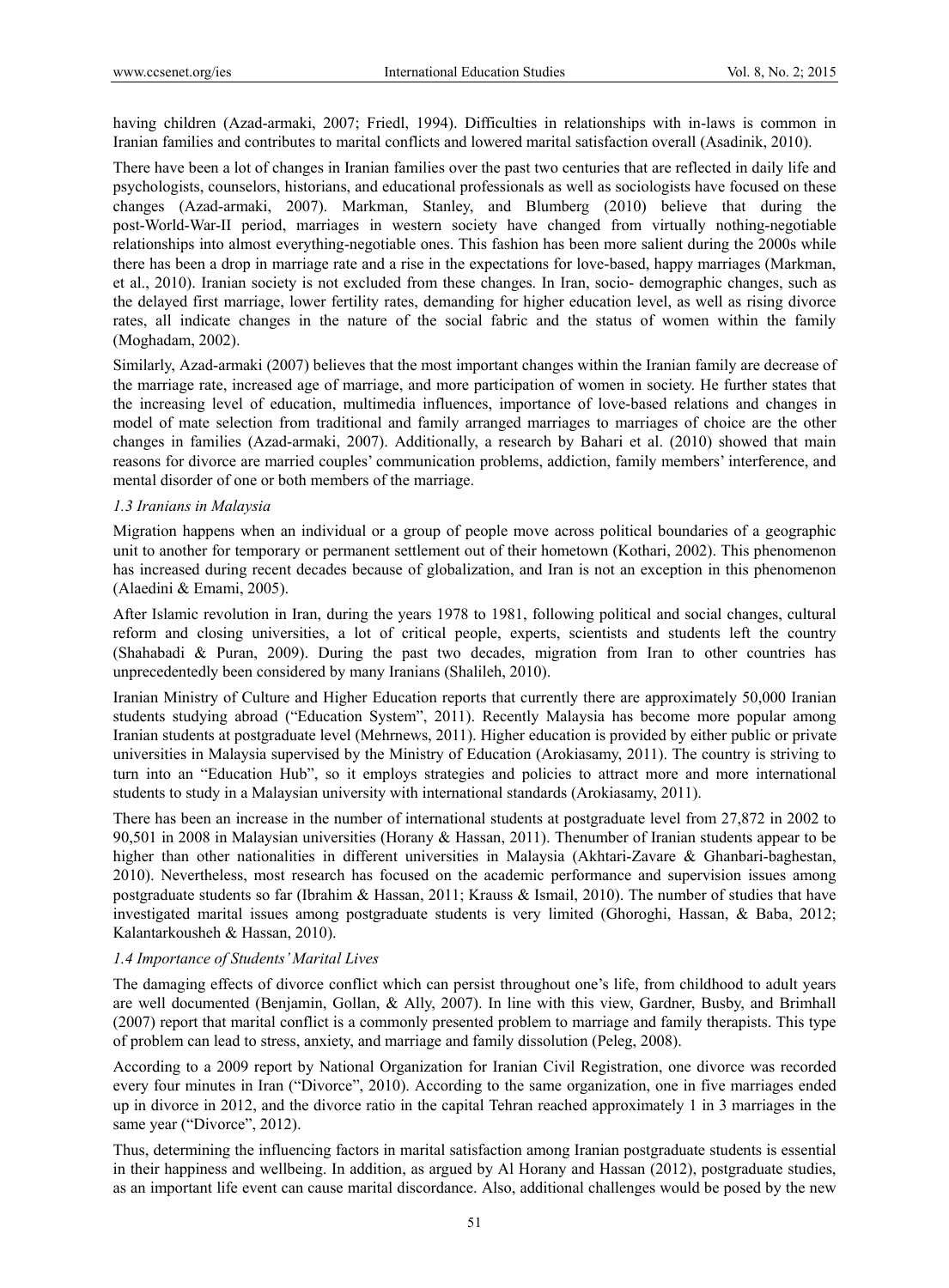academic environment to the marital lives of students abroad (Ghoroghi, Hassan, & Baba, 2012).Other factor influencing marital satisfaction can be external stressors while studying abroad. As opposed to domestic students with more social support, Hechanova-Alampay et al. (2002) believe that international students suffer from additional stress, loneliness, homesickness and finally anxiety. A body of research in this area shows that adapting to a new academic and social environment is extremely challenging for many international students (Dao, Donghyuck, & Chang, 2007; Tananuraksakul & Hall, 2011) Lack of means to do so, according to Andrade (2006), can negatively affect international students' psychological well-being in terms of loneliness, stress and homesickness. Since a great number of Iranian students who are willing to pursue their higher education are heading to Malaysia for further study, their needs and emotions especially for married students should be taken into consideration.

## *1.5 Influential Factors in Marital Adjustment*

Marriage shapes the lives of most adults, regardless of whether the agreement to be together is formal or informal or do not marry by choice or circumstance (Bailey, 2003). Locke and Wallace (1959) defined marital satisfaction as the degree of satisfaction or happiness resulting from the union. The survival of a marriage is determined by the satisfaction level and since the 1990s, studies have investigated the influencing factors on marital satisfaction (Bradbury, Fincham, & Beach, 2000). Snyder and Lopez (2005) believe that satisfaction in marriage enhances one's well-being and happily married couples experience less anxiety, stress, or depression. Thus, the high amount of focus placed on studying the affecting factors in happy marriage is understandable.

Obviously, one of the most crucial decisions an individual makes in his/her life is choosing a marital partner. It has been studied for several decades. One of the most frequently studied variables in marriage and family relationships is marital adjustment and it should be considered as a developmental process and not just a statistic life event (Martin, 2007).

Patrick, Sells, Giordano, and Tollerud (2007) state that several studies have claimed to find a U-shaped pattern for marital quality over the marital life. Adjustment tends to be high during the initial stages of marriage and then declines approximately during lifespan and rises in the later years. The marital relationship does not exist in a vacuum but is directly affected by the emotional, physical, and psychological issues.

## *1.6 Duration of Marriage and Adjustment*

Marital duration is time elapsed since the day of marriage, used as the life course measure (Jalovaara, 2002). Marriage length, sometimes referred to as marital longevity, has been identified in literature as a potential influence on marital satisfaction. Peleg (2008) argued that marriage longevity is very important since family duration is showed to be one of the most significant variables pertaining to family satisfaction.

Some research shows that the length of marriage is positively associated with marital satisfaction (Bookwala, Sobin, & Zdaniuk, 2005; Hatch & Bulcroft, 2004; Kulik, 2004). Research has shown that marital satisfaction is lower in long-term marriages than in those of short duration (Jansen et al., 2006). Hinchliff and Gott (2004) showed that long marriage duration improved sexual intimacy among some older couples since they were able to know each other better, knew about each other's likes and dislikes more and had a closer relationship as a couple. In contrast, Sandberg, Miller, and Harper, (2002) believe that depression has been found to negatively affect older marriages. Some researches consider marital adjustment as a fluctuated phenomenon during life time. For example, Umberson et al. (2005) approached marital quality from a life course perspective, presenting it as a developmental trajectory that over time has ups and downs. They concluded that marital quality tends to decline over time, and is impacted more by age than marital duration.

The findings of several cross-sectional studies show that marital happiness is high in the early pre-parental years, decreases during middle parental period, and increases again during later post-parental period of married life (Peleg, 2008). Jalovaara (2002) believes that for some theoretical reasons we can expect divorces to decline naturally as partners get older and their married lives last longer. He also argues that divorce should have a higher cost for couples who have lived together for a long period of time since the tangible and intangible marriage-related investments made by couples during these years can act as barriers to separation (Jalovaara, 2002). There are also studies that addressed the obstacle to marital dissolution such as older age, longer marital duration, the belief that marriage is a life-time commitment, and presence of children (Heaton & Albrecht, 1991; R. Lauer, J. Lauer, & Kerr, 1990). H, Goldenberg and I. Goldenberg (2002) report that married couples are divorcing earlier than ever before with 38 % of couples divorcing within four years and 50 % within seven years.

Clarifying the relationship between marital characteristics and marital processes with marital satisfaction in a sample of 201 respondents in a study conducted by Rosen-Grandon, Myers, and Hattie (2004), it was found that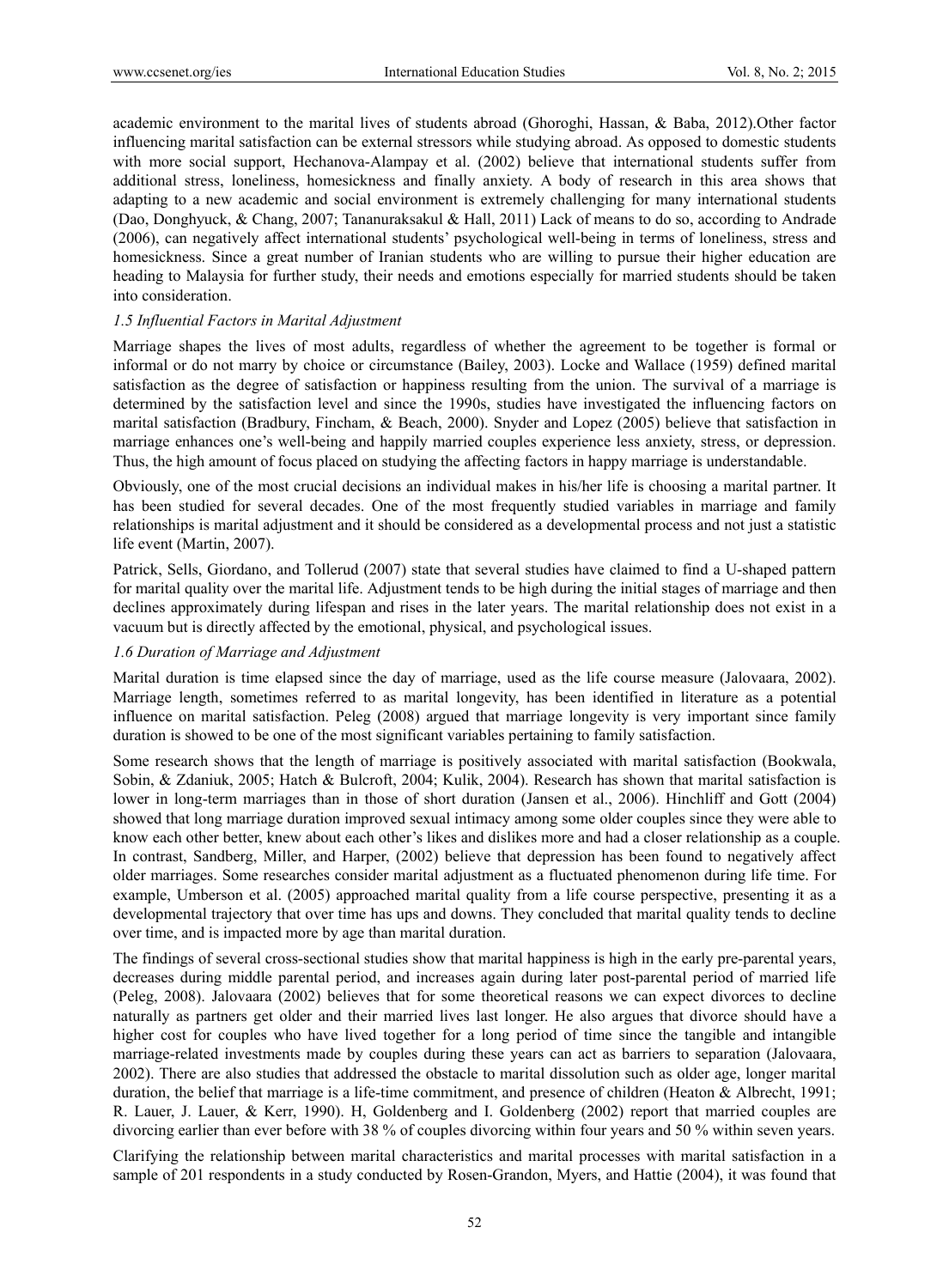gender and length of marriage contributed significantly to marital satisfaction. Conclusions drawn from the study of Ebenuwa-Okoh (2008) in Nigeria about examining the effective factors of predicting marital adjustment among married persons, showed that gender, duration of marriage, and personality types were neither correlates nor predicators of marital adjustment.

In a research on 201 married students in Alzahra University in Iran by Darvizeh and Kahaki (2008), the result showed that there are significant positive relationships between well-being and marital adjustment. In a recent study in Iran by Ghiasi, Moeini, and Rousta, (2010) on 353 randomly-sampled female divorce seekers in family courts, they concluded that the tendency to divorce has negative relationship with number of children and duration of marriage. The authors did not explain the random sampling procedure in detail, therefore the general is ability of the results of the study is in question. A similar study by Bahari et al. (2010) indicates most of the divorce cases referred to the family crisis intervention centers in Iran was in the early years of marriage. The highest rate of divorce appeals was by women between the ages of 28 and 31 and for men it was from 24 to 27 years.

#### *1.7 Education and Marital Dissolution*

It has been shown that there is a positive relationship between marital maladjustment, divorce rate and studying in higher education. The normative climate or social imitation seems to be possible sources of divorce risk regarding a community's total education. In line with this reasoning, a great number of a community's individuals with higher education might indicate a more liberal normative climate compared to a community with less people with higher education (Lyngstad, 2011). According to Gerstein & Russell (1990), studying at the graduate level can take a great deal of personal effort, particularly for married students who have to make a balance of work demands, financial resources, commitment, parenting, and their marital relationship. With regard to these, Sanderson, Dugoni, Hoffer, and Myers (2000) stated that the relatively high divorce rate among graduate students is not surprising.

Harkonen and Dronkers (2006) studied the relationship between educational achievement of women and divorce risk among marriage partners in 17, mostly European, countries. Results showed that females with higher formal education had a higher marital maladjustment risk and consequently divorce in countries with high social and economic costs of divorce; in the case of low divorce costs, no relationship or a negative relationship was found (Harkonen & Dronkers, 2006). Chen (2012), in a study on education and divorce patterns among Taiwanese women, showed that divorce was noticeably more likely to happen among women who had higher formal education.

Despite the above-mentioned findings, other researchers argue for the positive role of education in stabilizing marriage. Brown and Lin (2012) reported a negative relationship between education and divorce among middle-aged adults. They also revealed that the highest divorce rate was among people who had the shortest marriages. The probability of divorce among middle-aged adults was shown to be higher than older adults (Brown & Lin, 2012). In a study aimed to examine the relationship of marital conflict, divorce and socioeconomic progress in Iran, Mahmoudian and Khodamoradi (2006), showed that women's education positively affected the divorce rate. In a more recent study in Iran by Barikani, Sarichlow, and Mohammadi (2012), on 572 divorce cases, they explored that the prevalence of marital maladjustment and divorce was less in high educated people compared to low educated couples. They interpreted the result as the ability of high educated married individuals to control interference of spouse family, being independent, handling spousal cultural difference and sexual problems compared with lower educational level couples (Barikani, Sarichlow, & Mohammadi, 2012).

Al Horany and Hassan (2012) examined the impact of nationality, gender, and university on the marital adjustment in Malaysian context, using Locke-Wallace Marital Adjustment Test and demographic variables. They found significant differences in marital adjustment between gender, three nationalities (African, Middle Eastern, and South Asian), and two universities. The results also showed that Middle Eastern students had a better perception of marital adjustment compared to African and South Asian ones. They concluded that the Middle Eastern families tend to have higher stability and adaptability (Al Horany & Hassan, 2012).

#### **2. Methodology**

#### *2.1 Respondents and Procedure*

The participants of the study were randomly selected from married postgraduate Iranian students in Universiti Putra Malaysia. The random selection was based on the respondents' email addresses. All married Iranian Master and PhD students enrolled in public universities were the target population of the study. Universiti Putra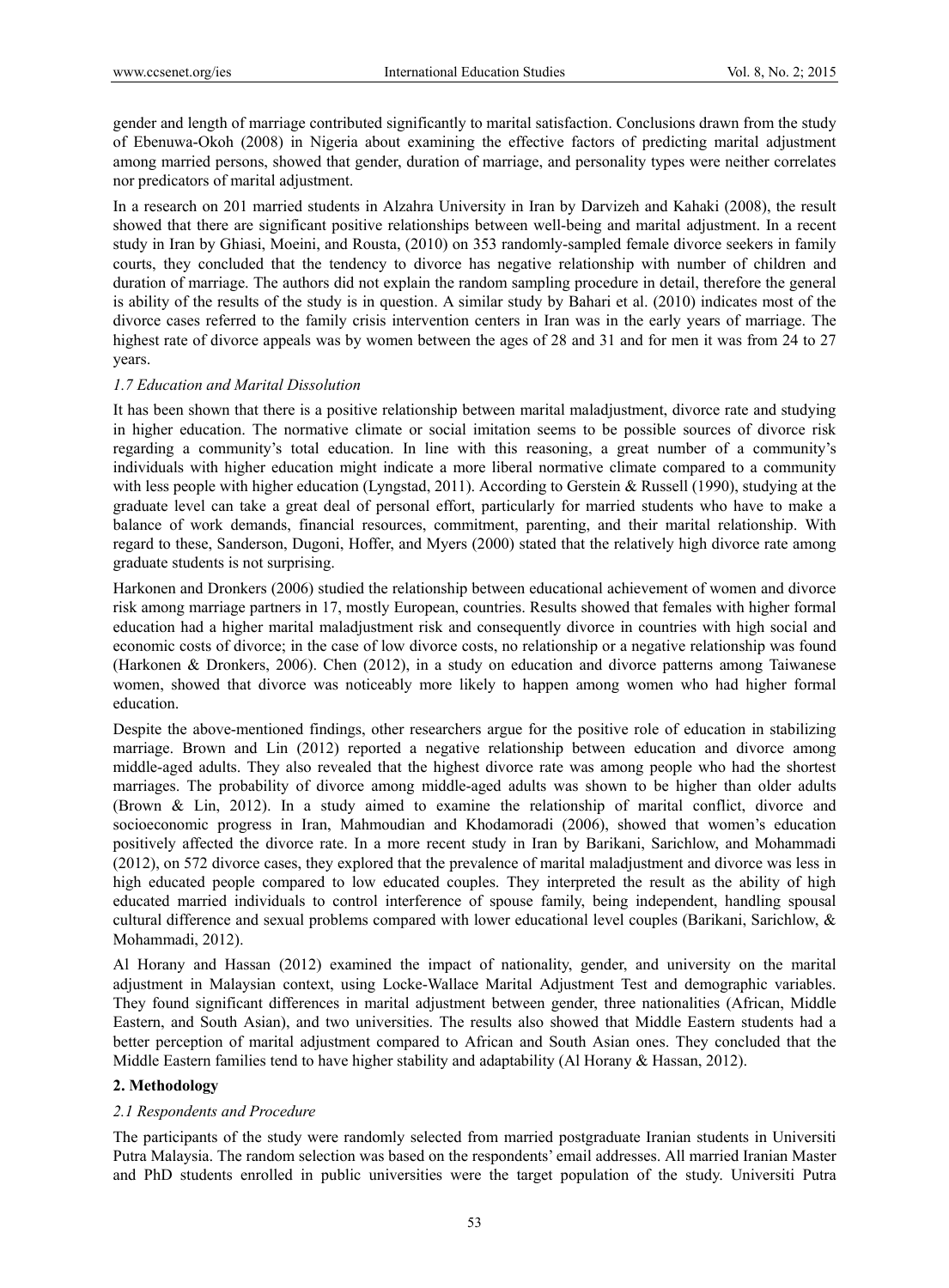Malaysia (UPM), categorized as a public university by the Malaysian Ministry of Higher Education (MOHE, 2011), was the target university in the present study. The Univerisiti Putra Malaysia has the most Iranian students (1760), enrolled in Master and PhD programs compared to other Malaysian universities (ISAM, 2011). G\*Power calculations showed the minimum sample size to be 172 for the current study and it is 100 for Bartlett, Kotrlik, and Higgin (2001). Hence, 220 respondents were used in this study to ensure reliability. The list of eligible Iranian students was provided by the School of Graduate Studies (SGS) of the university.

The total population of married postgraduate Iranian students consisted of 600 students. Simple random sampling was conducted for the selection of 300 random digits considering the probability of non-responding and non-completing participants. The data collection was carried out by sending the questionnaires to the participants online. 220 students comprised the total number of participants in the study. The raw data from the questionnaires provided by the online survey were then analyzed using a computer spreadsheet. There were 117 female and 107 male married students between the ages of 25 and 61 in the selected sample of 220 postgraduate students.

#### *2.2 Instrumentation*

The data were gathered using a demographic questionnaire and the Locke-Wallace Marital Adjustment Test (LWMAT). The Persian translated version of the LWMAT, which has been utilized in some studies in Iranian context (e.g. Bahari, Fatehizade, Ahmadi, Moulavi, & Bharami, 2010), was employed to make it feasible to administer among Iranian participants.

2.2.1 The Locke-Wallace Marital Adjustment Test (LWMAT; Locke & Wallace, 1959)

The LWMAT was developed by Locke and Wallace (1959) in order to measure the marital satisfaction among married couples. In this marital adjustment scale, they used 15items from various previous measures with high item discrimination. The LWMAT is a benchmark standard usedto measure the level of marriage adjustment since it has a widespread use (Sperry, 2004). The questionnaire includes 15 questions with different ranking scales. A 6-point scale of Likert-type with a minimum score of 1 (Always Disagree), and a maximum score of 6, (Always Agree), is the main scale of the LWMAT. The other items of LWMAT consist of multiple choice questions. Example of multiple choice items are, "Did you ever wish you had not married? (a) frequently (b) occasionally (c) rarely (d) never, " and "Did you ever confide in your mate: (a) almost never (b) rarely (c) in most things (d) in everything".

The validity of LWMAT was determined by Krokoff (1989) which was shown to have the predictive validation. The result of validation showed significant correlations between the scores of husbands and wives. The internal consistency of the LWMAT was determined using Cronbach's alpha. High reliability and construct and concurrent validity have been shown for the test (Fischer & Corcoran 2007; Gubbins, Perosa, & Bartle-Haring, 2010). The Persian translation of LWMAT, done by Sanai and his colleagues in 2009, was used in order to make it suitable for the respondents. The Persian version of LWMAT has been used by different reserchers in Iran (Bahari et al., 2010; Isanezhad et al., 2012). The reliability of  $\alpha$  = .819 was obtained for LWMAT in the present study.

## **3. Data Analysis**

Using descriptive statistics, the gathered data were summed up and the percentages and frequencies were reported. Moreover, in order to determine the relationship between independent variable, i.e. duration of marriage, and dependent variable, i.e. marital adjustment, Pearson's correlation was used.

## **4. Results**

## *4.1 Descriptive Statistics*

As can be seen in Table 1, 54.1% of the respondents belonged to 25-35 age group and40.9% of them were between the ages of 36 and 45. PhD students comprised the majority of the respondents (58.2%), whereas 41.8 % were master students. With regard to duration of marriage, 86.8% of the respondents had lived 1-17 years with their partners, while only 13.2% of them were within 17-34 years of their marital lives. Of all the respondents, 42.3% of them reported having no children, 34.5% had one child, and 18.7% had two children, whereas 4.5 % had three children.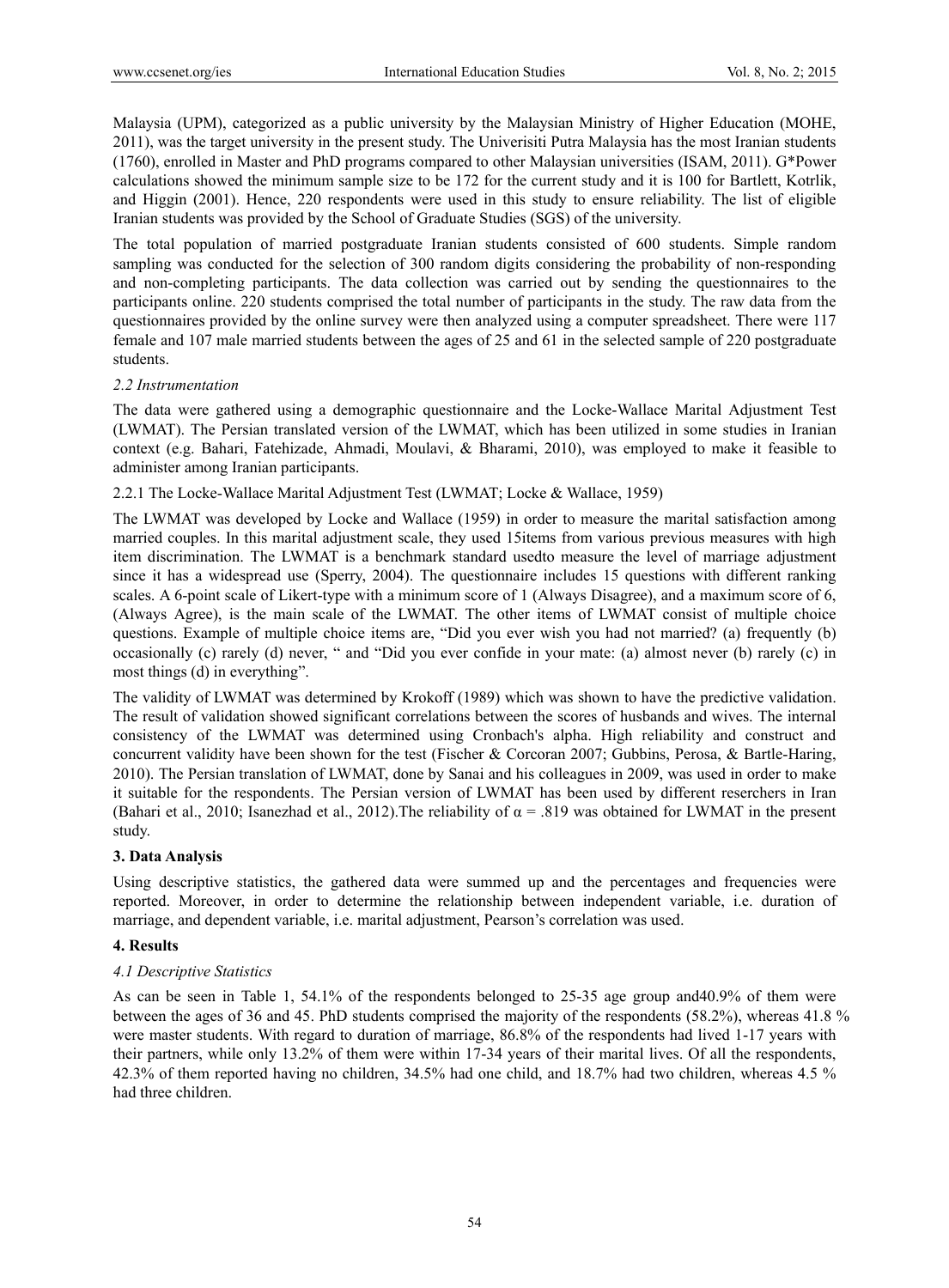|                      |                | Percent for All<br>$(n=220)$ | Percent for<br>Males $(n=107)$ | Percent for<br>Females $(n=113)$ |
|----------------------|----------------|------------------------------|--------------------------------|----------------------------------|
| Age                  | $25 - 35$      | 54.1                         | 52.3                           | 55.8                             |
|                      | 36-45          | 40.9                         | 42.1                           | 39.8                             |
|                      | $46 - 60$      | 4.5                          | 5.6                            | 3.5                              |
|                      | 61 and more    | $.5\,$                       | $\boldsymbol{0}$               | .9                               |
|                      | Total          | 100.0                        | 100.0                          | 100.0                            |
| Level of Education   | Master         | 41.8                         | 28.0                           | 54.9                             |
|                      | Doctoral       | 58.2                         | 72.0                           | 45.1                             |
|                      | Total          | 100.0                        | 100.0                          | 100.0                            |
| Duration of Marriage | $1 - 17$       | 86.8                         | 87.9                           | 85.8                             |
|                      | 17-34          | 13.2                         | 12.1                           | 14.2                             |
|                      | Total          | 100.0                        | 100.0                          | 100.0                            |
| Number of Children   | 1              | 34.5                         | 29.9                           | 38.9                             |
|                      | $\overline{2}$ | 18.7                         | 25.2                           | 12.4                             |
|                      | $\overline{3}$ | 4.5                          | 4.7                            | 4.4                              |
|                      | None           | 42.3                         | 40.2                           | 44.2                             |
|                      | Total          | 100.0                        | 100.0                          | 100.0                            |

#### Table 1. Descriptive statistics for demographics variables, for the total sample and by gender

*Note*. n=220.

## *4.2 Inferential Analysis*

Pearson's correlation coefficient, symbolized by r, is the most widely-used descriptive statistics of correlation (Ary, Jacobs, Sorensen, & Razavieh, 2010), used to determine the possible statistically significant relationship between two continuous variables. The correlation coefficient value ranges from  $-1$  to  $+1$ , while the former indicates a strong negative relationship between the two variables. This would mean that as one variable increases the other variable decreases. On the other hand, if a positive value of  $+1.00$  is observed, this would indicate that there is a strong positive association between the variables. This shows that one variable increases with the decrease of the other variable. The observed value of 0 indicates that there is no relationship between two variables and that an increase or decrease of one variable does not affect the other variable.

## 4.2.1 Correlation

Pearson correlation was applied to examine the relationship of duration of marriage with marital adjustment. According to Pearson r, there is not a significant correlation between duration of marriage and marital adjustment ( $r = 0.096$ ,  $n = 220$ ,  $p > .05$ ). Results did not show any significant relationship between duration of marriage and marital adjustment.

## **5. Discussion and Recommendations**

The quality of a marriage is affected by multiple factors, both internal and external to the family. The impact of duration of on a marriage is one such prominent factor. The results of the study were in line with few findings from the previous studies, at the same time contradicted some others. This finding was in tune with that of Ebenuwa-Okoh (2008) who examined the effective factors of prediction marital adjustment among married persons. The results showed that duration of marriage was not correlated to marital adjustment. Finding of the study disagrees with the earlier finding of comparable research that indicated that duration of marriage is positively associated with marital satisfaction (e.g., Bali et al., 2010; Bookwala et al., 2005; Brown & Lin, 2012; Darvizeh & Kahaki, 2008).

In order to investigate possible sources of the different result of the present study, there is no obvious evidence in the literature; however, a possible reason might be the influence of other factors such as challenges for adapting to a new academic and social environment (Dao, Donnghyuck, & Chang, 2007; Tananuraksakul & Hall, 2011).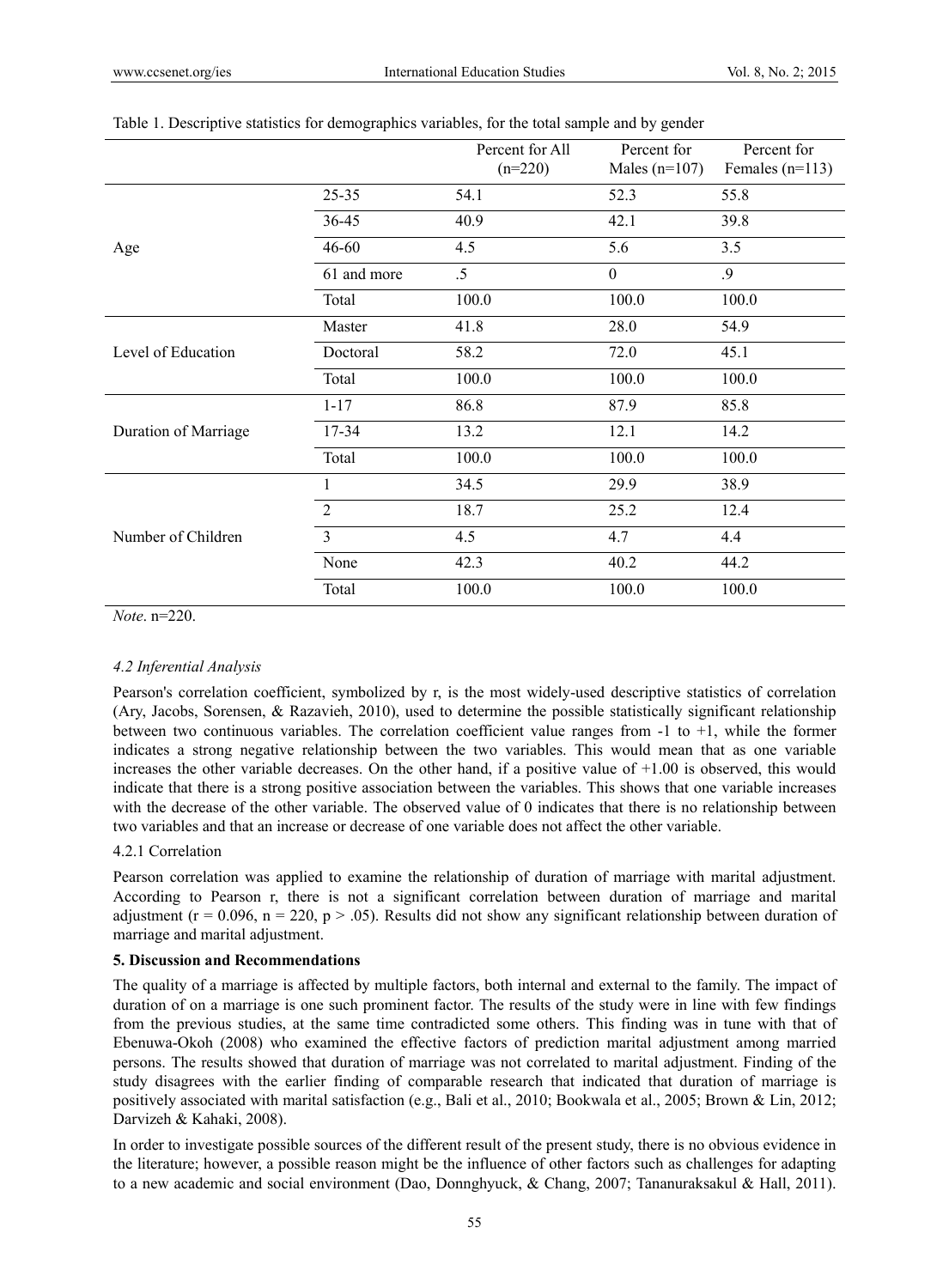Finally, regarding the hypothesized U-shaped time pattern of Patrick, Sells, Giordano, and Tollerud (2007) for marital quality, it seems that marriage duration gap of respondents is too wide (1-34 years) that can affect the association between duration of marriage and marital adjustment. The above-mentioned elements can affect the results or neutralize the relationship between duration of marriage and marital adjustment of married postgraduate Iranian students in Malaysia.

The results of this survey have several implications for counselors working with populations of Iranian married students living abroad. The emphasis is to consider factors influencing marital satisfaction such as external stressors in the new environment. In future studies, rather than studying partners individually, there is a need to focus on both married partners for possible interaction patterns, so that the results can be generalized with more certainty.

#### **References**

- Aghajanian, A., & Thompson, V. (2013). Recent Divorce Trend in Iran. *Journal of Divorce & Remarriage, 54*(2), 112-125. http://dx.doi.org/10.1080/10502556.2012.752687
- Akhavan, N. (2014). Family Feuds: Digital Battles Over the Place of Women in Contemporary Iran. *Middle East Critique, 23*(3), 349-362. http://dx.doi.org/10.1080/19436149.2014.938515
- Akhtari-Zavare, M., & Ghanbari-baghestan, A. (2010). Iranian student's emotion in government university in malaysia. *Global Journal of Health Science, 2*(2), 72-79. http://dx.doi.org/10.5539/gjhs.v2n2p72
- Al Horany, A., & Hassan, S. A. (2011). Marital adjustment among postgraduate students at universities in Malaysia. *Elixir Psychology, 37*(8), 3773-3776.
- Arokiasamy, A. R. A. (2011). An analysis of globalization and higher education in Malaysia. *International Journal of Contemporary Business Studies, 2*(9), 6-17.
- Ary, D., Jacobs, L. C., Sorensen, C., & Razavieh, A. (2010). *Introduction to research in education* (8th ed.). Wadsworth: Cengage Learning.
- Asadinik, S. D. (2010). *Differentiation of self, marital adjustment, and parental involvement among Iranian-Americans* (3428758 Psy.D.). Alliant International University, San Diego, Ann Arbor. Retrieved from http://search.proquest.com/docview/759852732?accountid=27932
- Azad-armaki, T. (2007). *Sociology of Iranian values (Persian)*. Tehran: Samt.
- Bahari, F., Fatehizade, M. S., Ahmadi, S. A., Moulavi, H., & Bharami, F. (2010). The effect of hope, forgiveness and combined marital counseling on interpersonal cognitive distortions of divorcing couples. *Journal of Research of Behavioral Science, 1*(8), 25-33.
- Bailey, J. (2003i). *Unquiet Lives: Marriage and marriage breakdown in England 1660–1800*. New York: Cambridge University Press.
- Bali, A., Dhingra, R., & Baru, A. (2010). Marital adjustment of childless couples. *J SocSci, 24*(1), 73-76.
- Barikani, A., Ebrahim, S. M., & Navid, M. (2012). The cause of divorce among men and women referred to marriage and legal office in Qazvin, Iran. *Global journal of health science, 4*(5), 184. http://dx.doi.org/10.5539/gjhs.v4n5p184
- Bartlett, J. E., Kotrlik, J. W., & Higgin, C. C. (2001). Organizational research: Determining appropriate sample size in survey research. *Information Technology*, *Learning, and Performance Journal, 19*(1), 43-50.
- Becker, G. S. A. (1981). *A Treatise on the Family, Enlarged Edition*. Cambridge: Harvard University Press.
- Benjamin, G. A. H., Gollan, J., & Ally, G. A. (2007). Family Evaluation in Custody Litigation: Reducing Risks of Ethical Infractions and Malpractice. *Journal of Forensic Psychology Practice, 7*(3), 101-111. http://dx.doi.org/10.1300/J158v07n03\_07
- Bookwala, J., Sobin, J., & Zdaniuk, B. (2005). Gender and aggression in marital relationships: A life-span perspective. *Sex Roles, 52*(11), 797-806. http://dx.doi.org/10.1007/s11199-005-4200-1
- Bradbury, T. N., Fincham, F. D., & Beach, S. R. H. (2000). Research on the nature and determinants of marital satisfaction: A decade in review. *Journal of Marriage and Family, 62*(4), 964-980. http://dx.doi.org/10.1111/j.1741-3737.2000.00964.x
- Brown, S. L., & Lin, I.-F. (2012). The Gray Divorce Revolution: Rising Divorce Among Middle-Aged and Older Adults, 1990–2010. *The Journals of Gerontology Series B: Psychological Sciences and Social Sciences, 67*(6), 731-741. http://dx.doi.org/10.1093/geronb/gbs089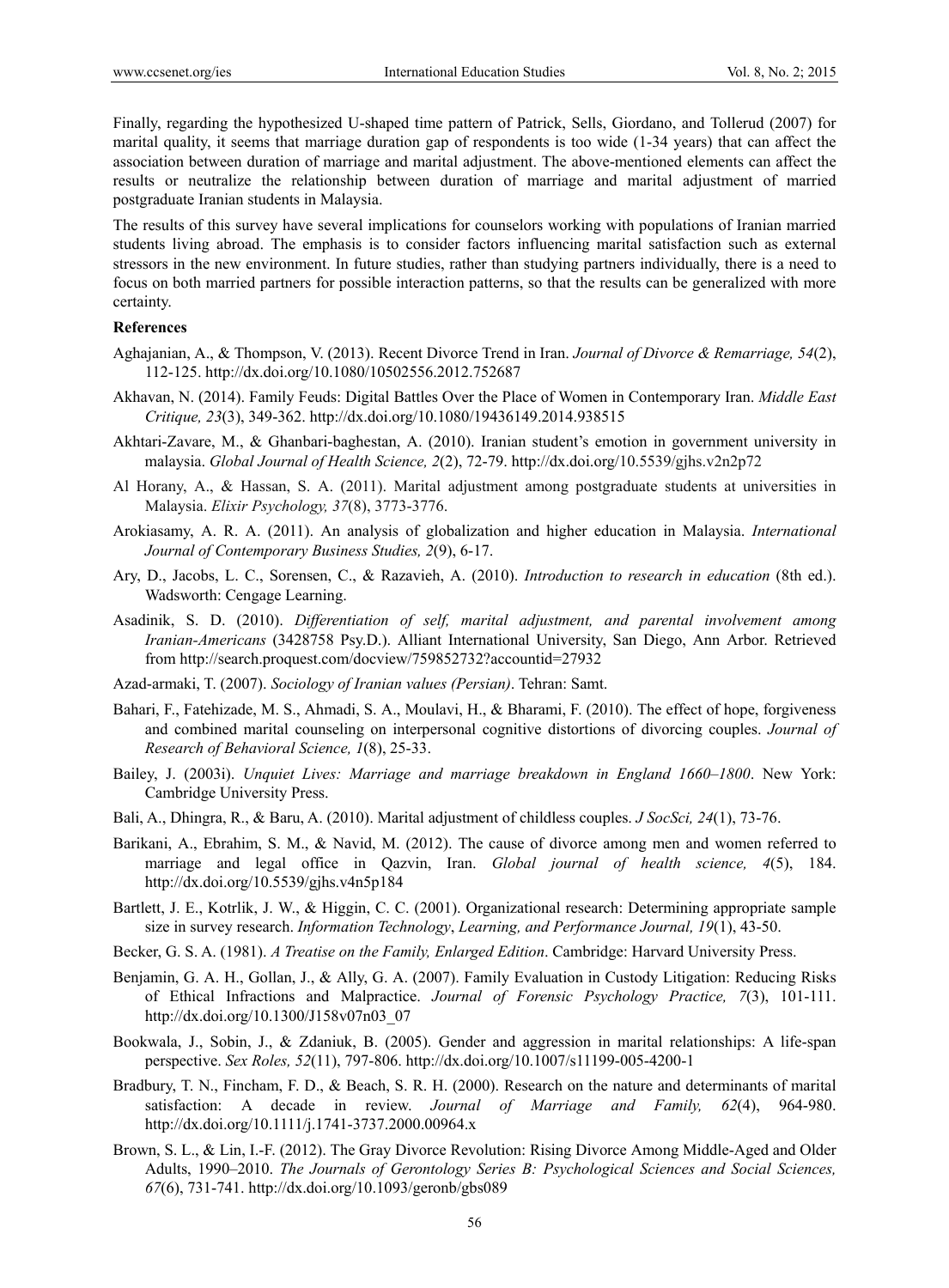- Chen, W.-C. (2012). The Changing Pattern of Educational Differentials in Divorce in the Context of Gender Egalitarianization: The Case of Taiwan. *Population Research and Policy Review, 31*(6), 831-853. http://dx.doi.org/10.1007/s11113-012-9250-9
- Dao, T., Donghyuck, L., & Chang, H. (2007). Acculturation level, perceived English fluency, perceived social support level, and depression among Taiwanese international students. *College Student Journal, 42*(2), 287-296.
- Darvizeh, Z., & Kahaki, F. (2008). The relationship between marital adjustment and mental well-being. *Journal of Women Studies, 6*(1), 91-104.
- Divorce. (2011, 2012). *From National Organization for Iranian Civil Registration*. Retrieved from http://www.sabteahval.ir/default.aspx?tabid=4760
- Ebenuwa-Okoh, E. E. (2008). Personality variables as correlates of marital adjustment among married persons in Delta state of Nigeria. *Educational Research and Review, 3*(8), 275-279.
- Education System in Iran. (2011). *Podcast*. Retrieved from http://www.iran-embassy-oslo.no/embassy/educat.htm
- Fischer, J., & Corcoran, K. (2007). *Measures for clinical practice and research: A sourcebook* (4th ed.). Oxford: New York Oxford University Press.
- Friedl, E. (1994). Source of Female Power in Iran. In M. Afkhami, & E. Friedl (Eds.), *In the eye of the storm* (pp. 67-151). NY: Syracuse University Press.
- Gardner, B., Busby, D., & Brimhall, A. (2007). Putting Emotional Reactivity in its Place? Exploring Family-of-origin Influences on Emotional Reactivity, Conflict, and Satisfaction in Premarital Couples. *Contemporary Family Therapy, 29*(3), 113-127. http://dx.doi.org/10.1007/s10591-007-9039-x
- Gerstein, L. H., & Russell, N. (1990). The experience of medical school: A major life crisis. *College Student Journal, 24*(2), 128-138.
- Ghiasi, P., Moeini, L., & Rousta, L. (2010). Analyzing Social Factor of Divorce Tendency Among Female Divorce-Seekers In Iran, Shiraz City Courts. *The Journal of Woman and the Society, 1*(3).
- Ghoroghi, S., Hassan, S. A., & Baba, M. (2012). Function of family-of-origin experiences and marital adjustment among married Iranian students of University Putra Malaysia. *International Journal of Psychological Studies, 4*(3), 94. http://dx.doi.org/10.5539/ijps.v4n3p94
- Goldenberg, H., & Goldenberg, I. (2002). *Counselling today's families* (4th ed.): Wadsworth Group, Florence, KY.
- Gubbins, C., Perosa, L., & Bartle-Haring, S. (2010). Relationships between Married Couples' Self-Differentiation/Individuation and Gottman's Model of Marital Interactions. *Contemporary Family Therapy, 32*(4), 383-395. http://dx.doi.org/10.1007/s10591-010-9132-4
- Harkonen, J., & Dronkers, J. (2006). Stability and change in the educational gradient of divorce: A comparison of seventeen countries. *European Sociological Review, 22*(5), 501-517. http://dx.doi.org/10.1093/esr/jcl011
- Hatch, L. R., & Bulcroft, K. (2004). Does Long-Term Marriage Bring Less Frequent Disagreements? *Journal of Family Issues, 25*(4), 465-495. http://dx.doi.org/10.1177/0192513X03257766
- Heaton, T. B., & Albrecht, S. L. (1991). Stable unhappy marriages. *Journal of Marriage and the Family, 53*, 747-758. http://dx.doi: 10.2307/352748
- Hechanova-Alampay, R., Beehr, T. A., Christiansen, N. D., & Van Horn, R. K. (2002). Adjustment and Strain among Domestic and International Student Sojourners: A Longitudinal Study. *School Psychology International, 23*(4), 458-474. http://dx.doi.org/10.1177/0143034302234007
- Hinchliff, & Gott. (2004). Intimacy, commitment, and adaptation: Sexual relationships within long-term marriages. *Journal of Social and Personal Relationships, 25*, 595-609.
- IRNA (Producer). (2011, December). *Islamic Republic News Agency Podcast*. Retrieved from http://irna.ir/News
- ISAM (Producer). (2011). *Iranian students Association Malaysia Podcast*. Retrieved from http://www.upmisam.org/news
- Isanezhad, O., Ahmadi, S., Bahrami, F., Baghban-Cichani, I., Farajzadegan, Z., & Etemadi, Q. (2012). Factor structure and reliability of the Revised Dyadic Adjustment Scale (RDAS) in Iranian population. *Iran J*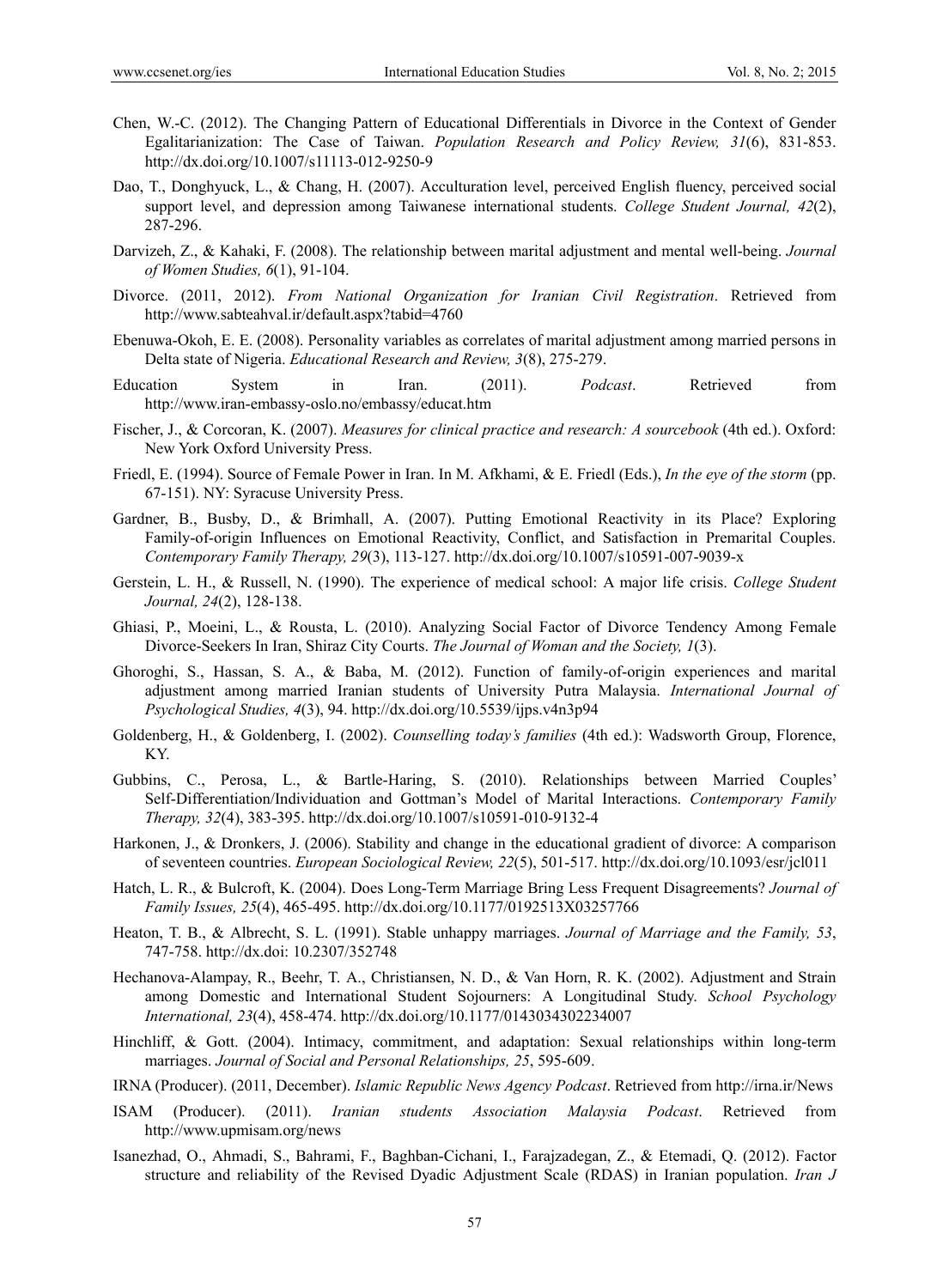*Psychiatry BehavSci, 6*(2), 55-61.

- Jalovaara, M. (2002). Socioeconomic Differentials in divorce; Risk by duration of marriage. *Demographic Research, 7*(16), 537-564. http://dx.doi.org/10.4054/DemRes.2002.7.16
- Jansen, I., Troost, A. V. d., Molenberghs, G., Vermulst, A. A., & Gerris, J. R. M. (2006). *Modeling partially incomplete marital satisfaction data*. *Sociological Methods & Research, 35*, 113-136. http://dx.doi.org/10.1177/0049124106289163
- Kalantarkousheh, S. M., & Hassan, S. A. (2010). Function of life meaning and marital communication among Iranian spouses in Universiti Putra Malaysia. *Procedia Social and Behavioral Sciences, 5*, 1646-1649. http://dx.doi.org/10.1016/j.sbspro.2010.07.340
- Kulik, L. (2004). Predicting gender role ideology among husbands and wives in Israel: A comparative analysis. *Sex Roles, 51*(9/10), 575-589. http://dx.doi.org/10.1007/s11199-004-5467-3
- Lauer, R. H., Lauer, J. C., & Kerr, S. T. (1990). The long term marriage: Perceptions of stability and satisfaction. *International Journal of Aging and Human Development, 31*, 189-195. http://dx.doi.org/10.2190/H4X7-9DVX-W2N1-D3BF
- Locke, H., & Wallace, K. (1959). Short marital-adjustment and prediction tests: Their reliability and validity. *Marriage and Family Living, 21*, 251-255. http://dx.doi.org/10.2307/348022
- Lyngstad, T. (2011). Does Community Context Have an Important Impact on Divorce Risk? A Fixed-Effects Study of Twenty Norwegian First-Marriage Cohorts. *European Journal of Population/Revue européenne de Démographie, 27*(1), 57-77. http://dx.doi.org/10.1007/s10680-010-9226-6
- Mahmoudian, H., & Khodamoradi, H. (2006). Investigating the relationship of socio economic progress and divorce rate among cities in 2006. *Social Security Studies (Persian)*, (23), 13-41.
- Markman, H. J., Stanley, S. M., & Blumberg, S. L. (2010). *Fighting for Your Marriage, A Deluxe Revised Edition of the Classic Best Seller for Enhancing Marriage and Preventing Divorce* (3rd ed.). San Francisco: Jossey-Bass, A Wiley Imprint.
- Martin, R. A. (2007). *An analysis of marital adjustment, optimal religious functioning, and length of marriage among new, continuing, and graduating students and their non-student spouses at Southwestern Baptist Theological Seminary in Fort Worth, Texas* (3289562 Ph.D.). Southwestern Baptist Theological Seminary, Ann Arbor. Retrieved from http://search.proquest.com/docview/304776791?accountid=27932
- Mehrnews. (Producer). (2011). *Higher Education*. Retrieved from http://www.mehrnews.com/fa/newsdetail.aspx? NewsID=1429459
- Moghadam, V. M. (2002). Islamic feminism and its discontents: Toward a resolution of the debate. *Signs, 27*(4), 1135-1171. http://dx.doi.org/10.1086/339639
- MOHE. (2011). *Malaysian Ministry of Higher Education*. Retrieved from http://www.portal.mohe.gov.my/portal /page/portal/ExtPortal/IPT/IPTA/ONLINESERVICES
- National Organization for Civil Registration Statistic Report of Iran, instant Iran statistics. (2013). Retrieved from https://www.sabteahval.ir/en/Default.aspx
- Patrick, S., Sells, J. N., Giordano, F. G., & Tollerud, T. R. (2007). Intimacy, differentiation, and personality variables as predictors of marital satisfaction. *The Family Journal, 15*(4), 359-367. http://dx.doi.org/10.1177/1066480707303754
- Peleg, O. (2008). The relation between differentiation of self and marital satisfaction: What can be learned from married people over the course of life? *American Journal of Family Therapy, 36*, 388-401. Routledge. http://dx.doi.org/10.1080/01926180701804634
- Ritvo, E. C., & Glick, I. D. (2002). *Concise Guide To Marriage and Family Therapy*. Washington, DC: American Psychiatric Publishing, Inc.
- Rosen-Grandon, J. R., Myers, J. E., & Hattie, J. A. (2004). The Relationship between marital characteristics, marital interaction processes, and marital satisfaction. *Journal of Counseling & Development, 82*, 58-68. http://dx.doi.org/10.1002/j.1556-6678.2004.tb00286.x
- Sanai, B. (2009). *Family and Marriage Scales*. Tehran, Iran: Besat Publishing Co.
- Sandberg, J. G., Miller, R. B., & Harper, J. M. (2002). A qualitative study of marital process and depression in older couples.*Family Relations, 51*, 256-264. http://dx.doi.org/10.1111/j.1741-3729.2002.00256.x